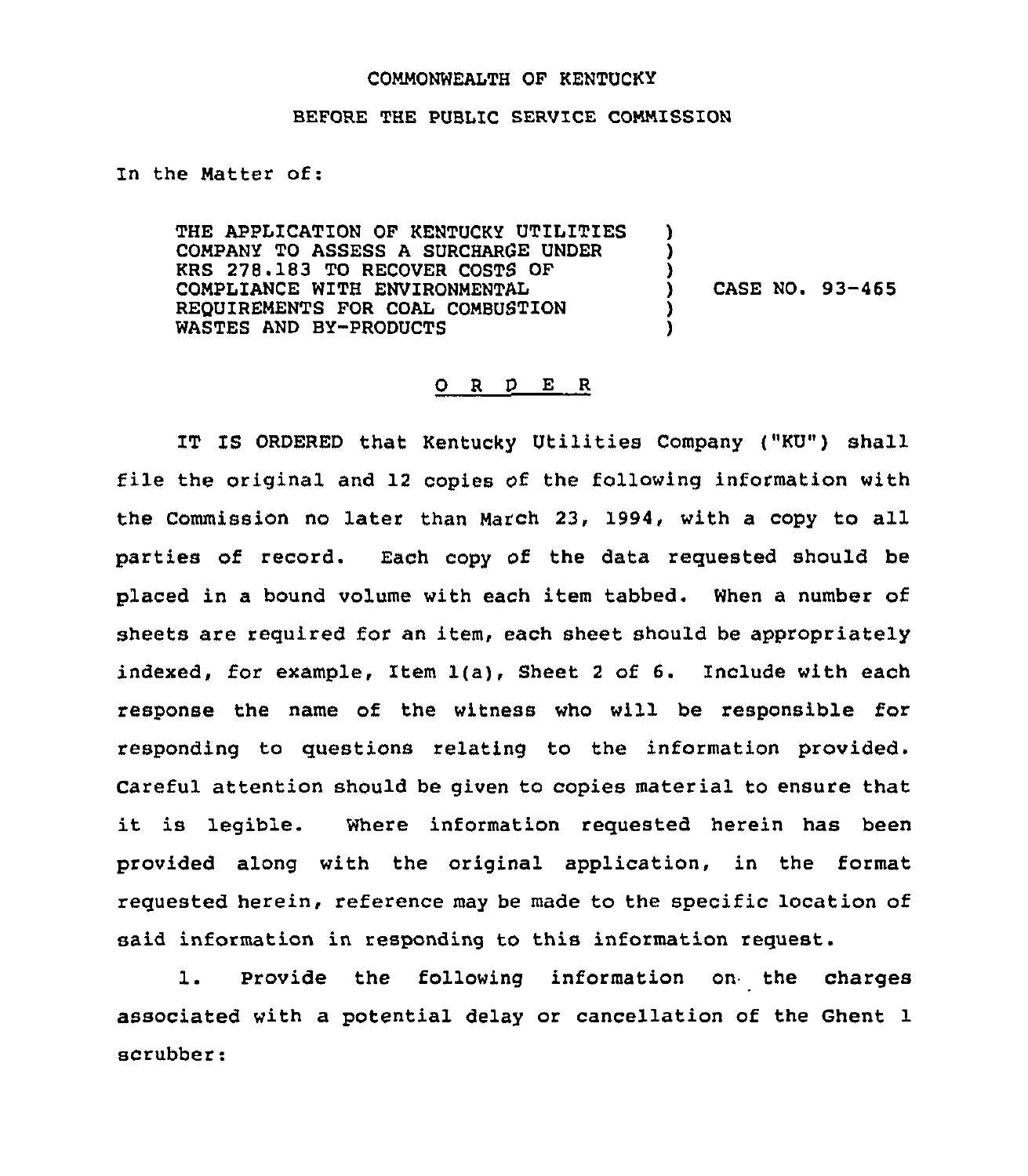a. are the costs to delay equivalent to the cost of cancellation?

b. What is the magnitude of the cost of delay and of cancellation (separately if different) for each year in which charges are incurred?

c. What specific items are the source of cancellation charges?

d. What contracts contain these cancellation charges? 2. Describe the status of KU's option to construct the Ghent 2 scrubber.

a. Are contracts in place with an option to pursue this project?

b. When would these options need to be exercised'?

3. Provide the precise definition of "commercially viable" that was used for screening as referenced on page 8 of the September 24, 1993 "Clean Air Act Amendments of 1990 Compliance Plan Reassessment Report" ("Reassessment Report" ) filed in Case No.  $93 - 383.1$ 

4. KU indicated that it has not finalized its methodology for incorporating environmental dispatch. Indicate whether KU has taken any steps to approximate environmental dispatch in its modeling and if so, identify these steps.

5. In the Reassessment Report, KU develops the cost per ton of SO, removed as a criteria for screening compliance options. The

 $\mathbf{1}$ Case No. 93-382, <sup>A</sup> Review Pursuant to 807 KAR 5:058 of the 1993 Integrated Resource Plan of Kentucky Utilities Company.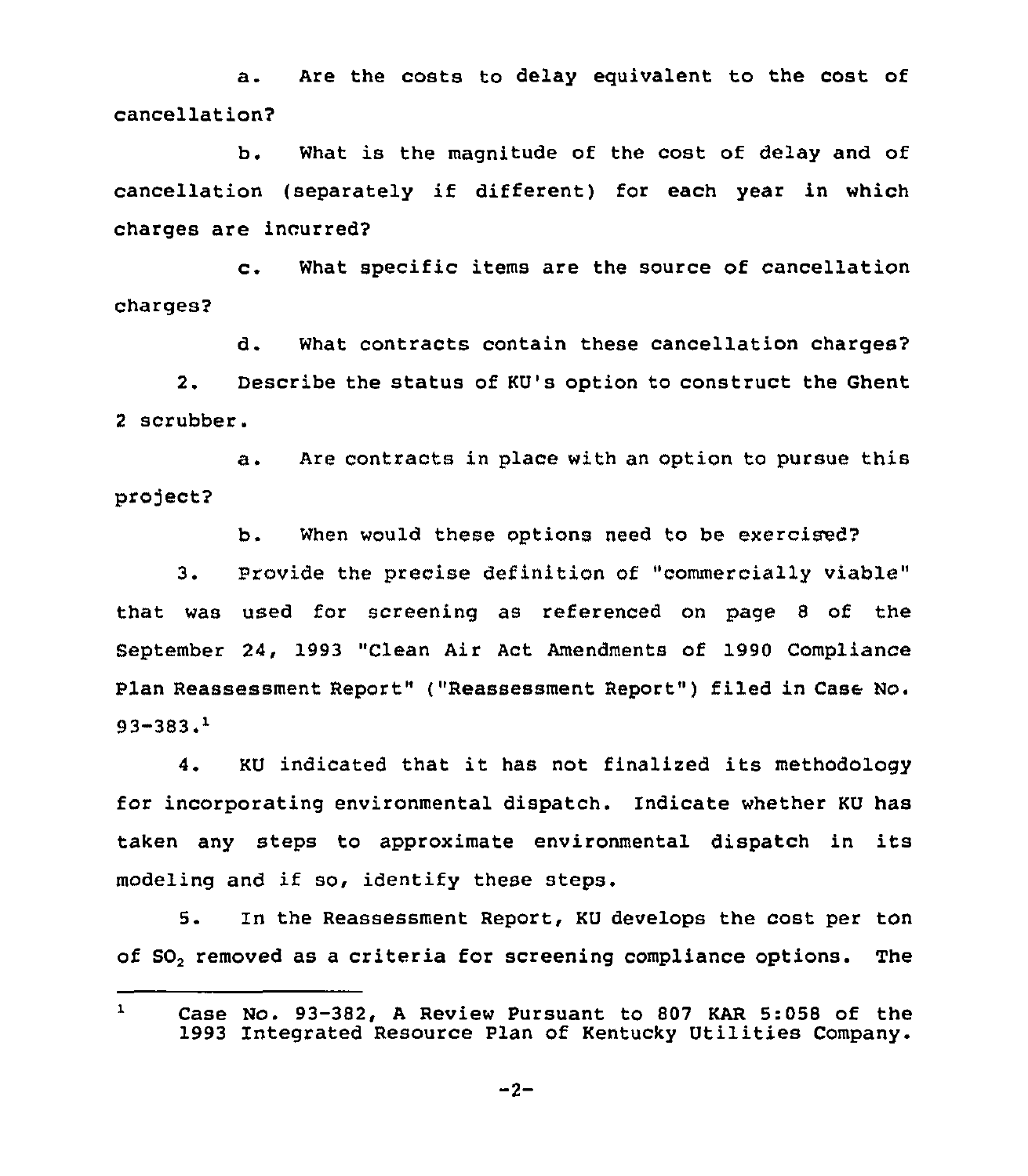cost per ton measure uses 1995 single year estimates rather than levelized fuel costs. Does the 1995 fuel price reflect a contract rate or a forecast market price2

6. Reference page 13 of the Reassessment Report and the description of Case Al. Under what situations would the Ghent <sup>2</sup> scrubber and switching Ghent <sup>3</sup> and <sup>4</sup> to Powder River Basin coal not be possible?

7. Provide the annual capacity factor and heat rate of each of KU's generating units for each year of the study period for Cases N1, A1, GO and BO of the November 1, 1993 "Clean Air Act Amendments of 1990 Compliance Plan UPDATED Reassessment Report" ("UPDATED Reassessment Report" ) filed in this proceeding.

8. Provide the reasoning for KU's base allowance value of 5225/ton. Describe how this 1993 value compares to the price of actual transactions and explain why allowance prices should escalate with the Producer Price Index.

9. Explain how the ICF allowance price forecast was adjusted to nominal dollars as shown in Attachment <sup>C</sup> of the Reassessment Report. Show a calculation to indicate this adjustment for a representative year.

10. Explain how the ICF fuel forecast was adjusted to nominal dollars as shown in Attachment F of the Reassessment Report. Show a calculation to indicate this adjustment for a representative year.

11. Provide KU's forecast of inflation over the study period.

 $-3-$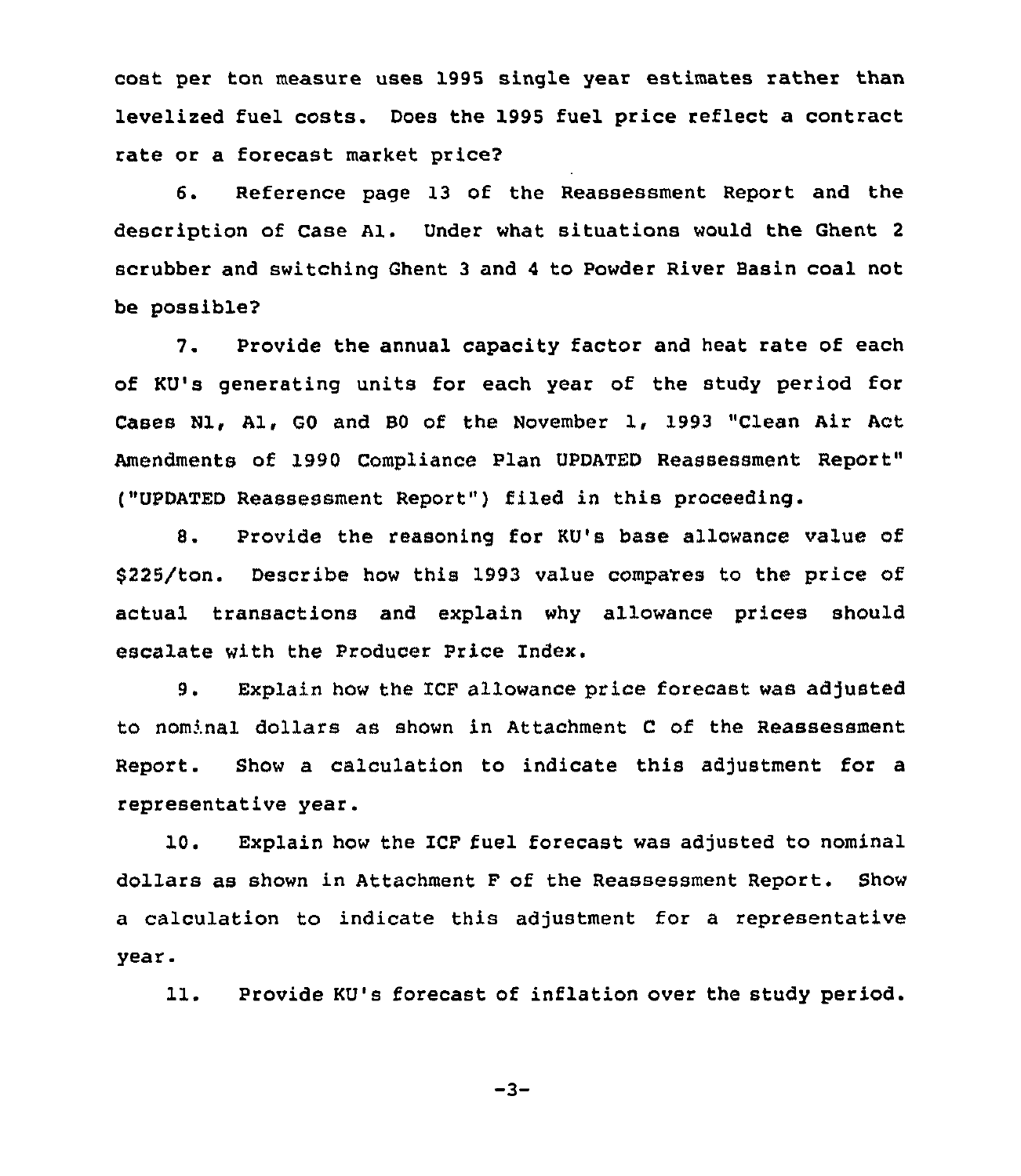12. Provide the following information on the transportation costs that underlie Attachment F of the Reassessment Report:

a. 1ndicate the approximate transportation component of each of the fuel prices.

b. What sources of information were reviewed to estimate the transportation cost of Powder River Basin coal? What is the approximate routing of the coal that was used to estimate transportation costs?

c. What is the annual escalation rate assumed for transportation costs for each year of the study?

d. Explain any differences in assumptions between the Reassessment Report and the UPDATED Reassessment Report.

13. In the Reassessment Report at pages 15-16, KU tests up to a 71 percent decline in fuel premiums, a change which would cause a shift in the preferred plan.

a. What range of fuel premiums does KU consider to be reasonable in order to capture the uncertainty in this variable?

b. Does KU's forecast include such a range? If so, what is this range?

14. KU varied fuel premiums in 18 percent increments to test the importance of this variable. Explain whether this adjustment reflects an 18 percent decline in the first-year premium with escalation from a lower starting point or a uniform 18 percent decline in every year.

15. List the analytical tasks that were performed by each of the following models:

 $-4-$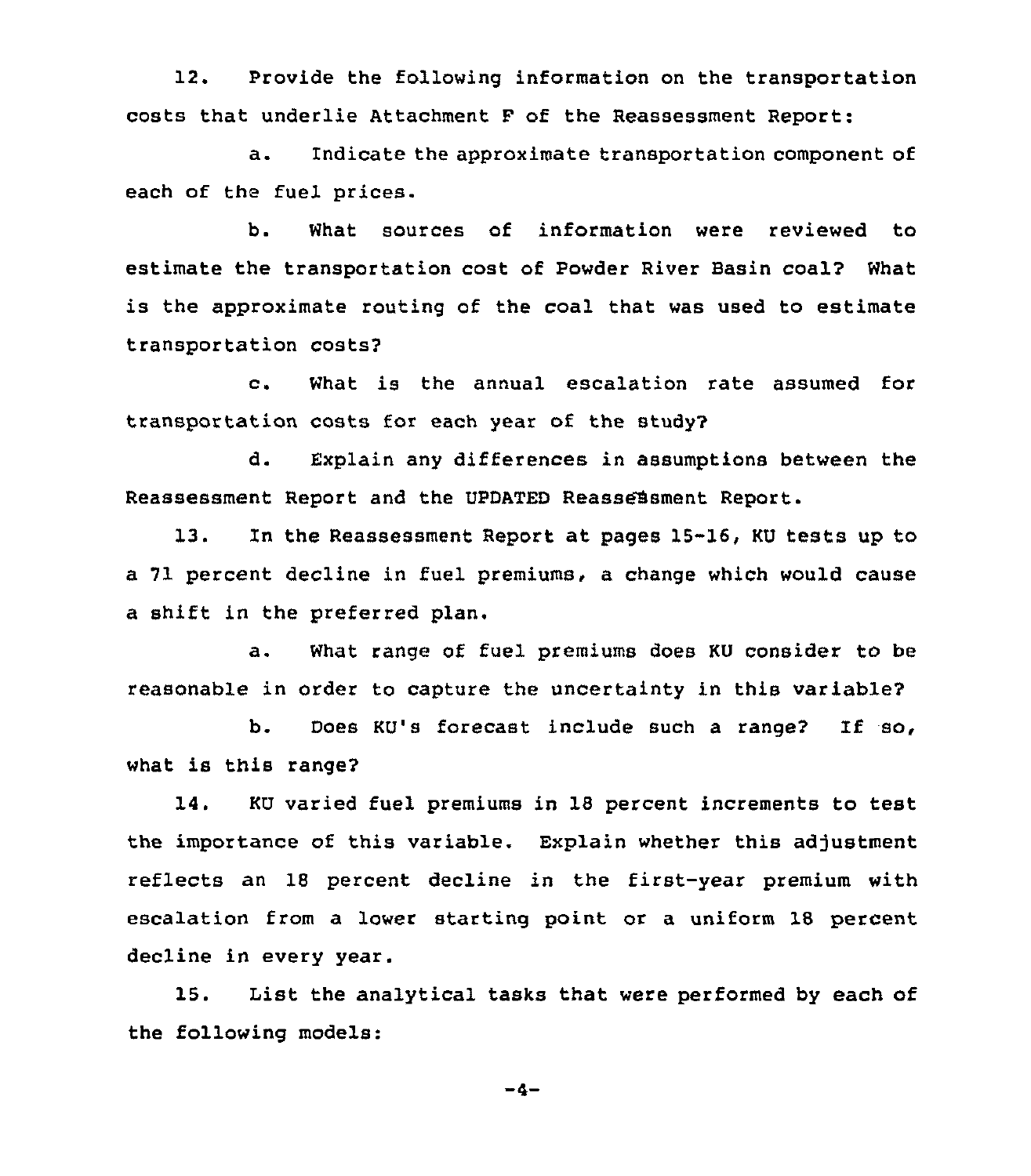a. ENPRO.

b. PROSCREEN.

c. Spreadsheets.

16. In those evaluations where the Ghent 1 scrubber is delayed, provide the assumed cost of the scrubber compared to the cost of constructing the scrubber by 1995.

17. Reference page <sup>22</sup> of the Reassessment Report. How did KU reach the conclusion that a delay of the Ghent 1 scrubber to midyear 1996 warrants further study if this option was not analyzed in the Reassessment Report? What is the basis for this conclusion?

18. On page 7 of the Reassessment Report, KU notes that measures of shareholder effects are earnings per share and interest coverage. However, in Attachment 0, these performance measures are not recorded. How were shareholder effects measured for this analysis? Provide the measures that were used for the Reassessment Report and the UPDATED Reassessment Report.

19. When KU states that <sup>a</sup> value is in 1995 dollars, does this mean nominal dollars as of 1995? If not, what is the meaning?

20. Case KO is labeled the "Baseline Limit" case. Explain what is meant by this terminology and why this case was evaluated. How is this case differentiated from the other fuel switch cases?

21. Explain why the capacity factor of the Tyrone and Pineville units is limited for some of the 13 acid rain scenarios evaluated as part of the Reassessment Report.

22. Reference the Reassessment Report. Explain why KU uses a discount rate of 10.29 percent to analyze acid rain compliance

 $-5-$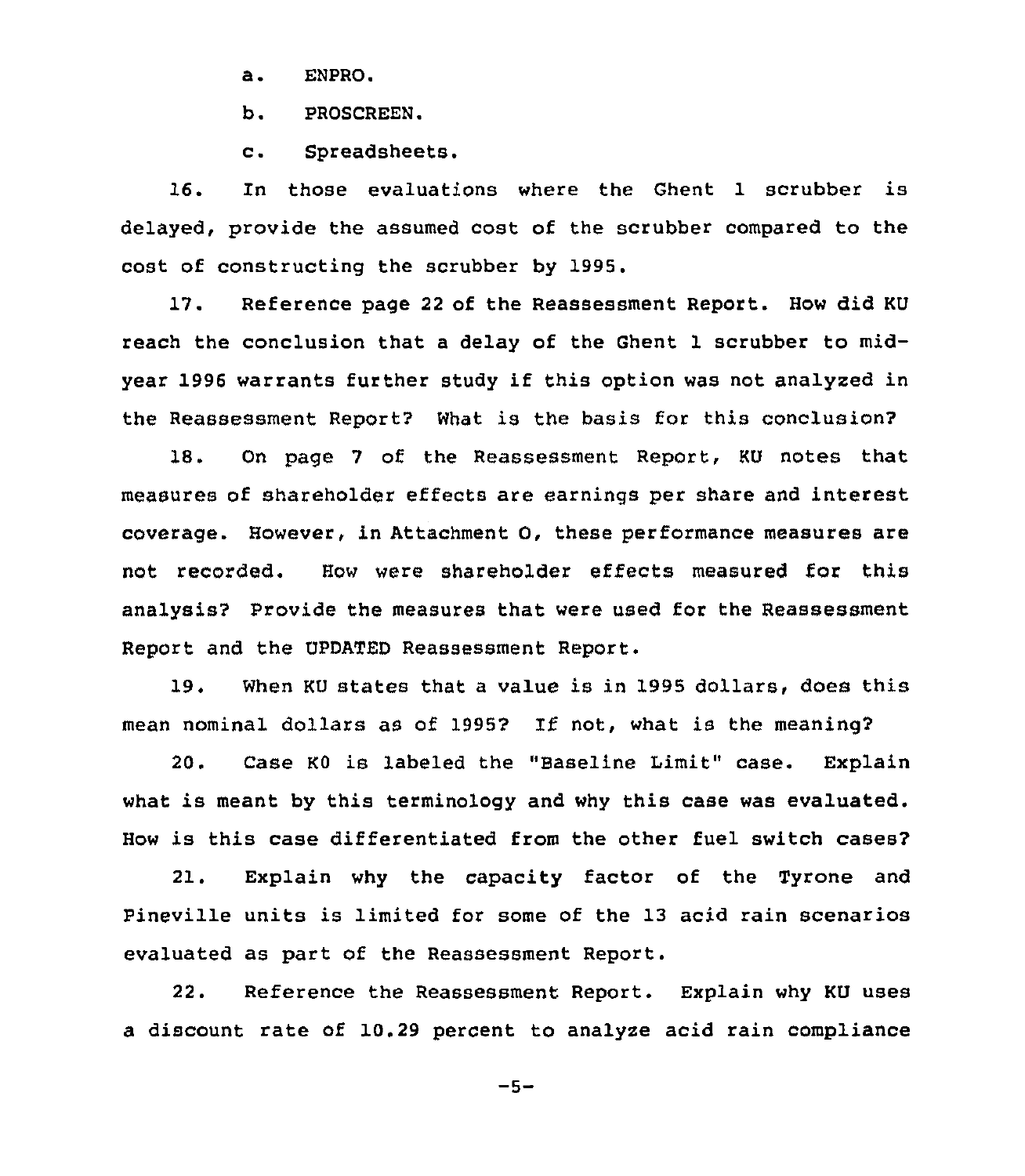plans but uses a discount rate of 9.73 percent to analyze integrated resource plans. Explain why the discount rate was changed to 9.73 percent for the UPDATED Reassessment Report.

23. Table <sup>3</sup> of Appendix <sup>A</sup> of the Reassessment Report provides KU's fuel forecast. Provide the sulfur content of these coals. Indicate if these prices are for current contracts, market prices, or a combination. Indicate any changes in this information for the UPDATED Reassessment Report.

24. Provide the Btu content, sulfur content, delivered cost by plant, and minemouth cost for each year of the study period for the following coals:

- a. Low-sulfur coal.
- b. Medium-sulfur coal.
- c. Compliance coal.
- d. High-sulfur coal.
- e. Coal blends.

f. Any other coal type that was evaluated for acid rain compliance.

25. KU provides two estimates of fuel prices in its 1993 IRP. These are provided as Table 4 on page 7 of Attachment A of Appendix <sup>4</sup> and Table 3 of Appendix <sup>A</sup> of the Reassessment Report. Why are these forecasts different?

26. Provide the following information regarding each of KU's current coal supply contracts:

a. Date of signature and first delivery.

b. Termination date.

$$
-6 -
$$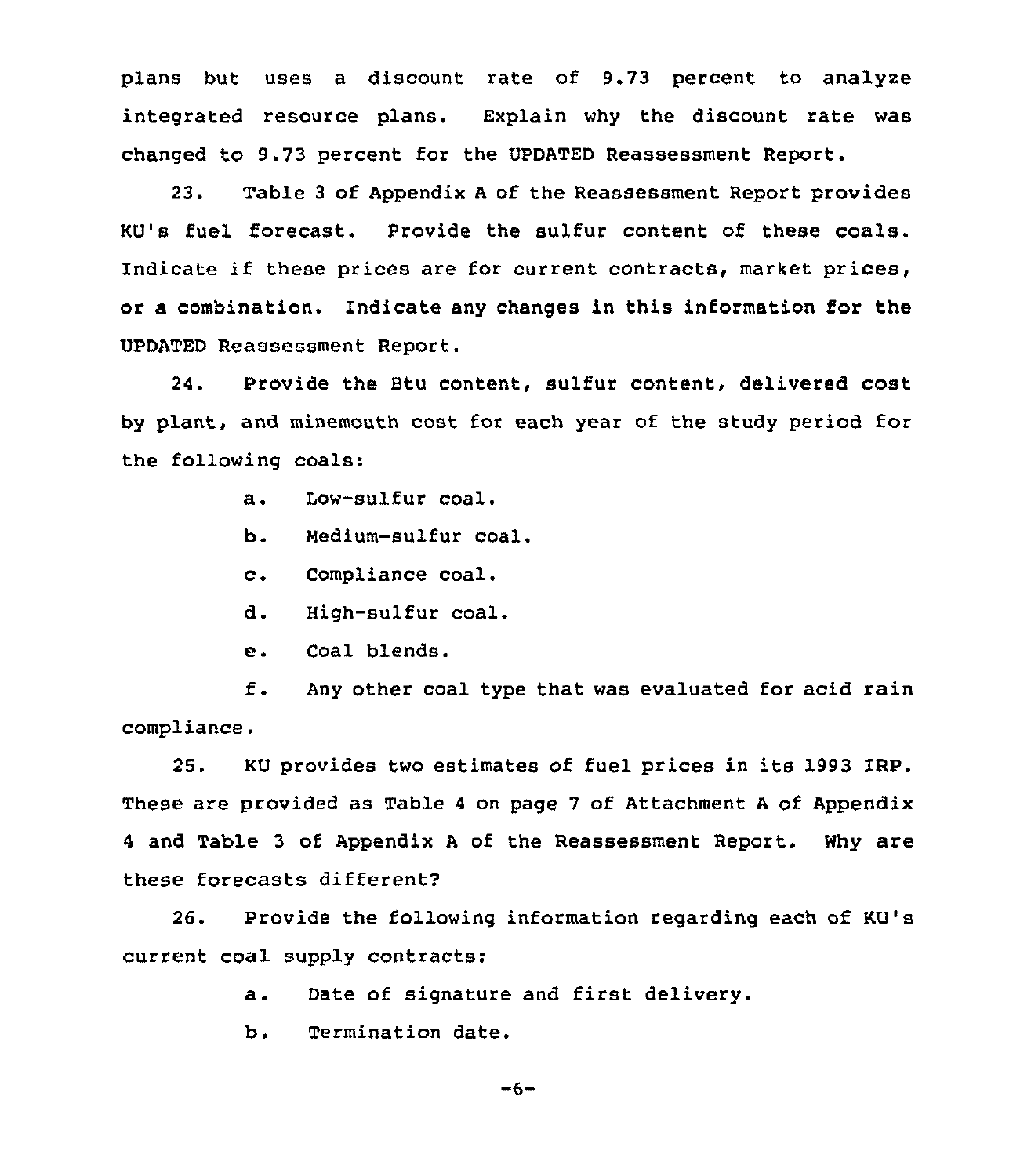c. Quality parameters including sulfur, Btu, ash, volatility, grind or other reguirements.

d. Ability to renegotiate to a different sulfur content.

e. Plants/units served by the contract.

- f. Ability to shift coals to an alternative KU plant.
- g. Method of delivery.

h. Contract price as of December 31, 1993.

i. Tonnage delivered for calendar year 1993.

27. Provide the wellhead cost of natural gas that underlies KV's forecast as listed on Table 3 of Appendix <sup>A</sup> of the Reassessment Report.

28. Reference Table 1 of Appendix <sup>A</sup> of the Reassessment Report. Did the load forecast that was used to complete KU's economic analysis include economy sales? Zf so, what is the approximate magnitude of economy sales over this period (in mWhs or as a percentage of the total forecast energy)? Provide the same information for the UPDATED Reassessment Report.

29. Reference the first page of Appendix B of the Reassessment Report which lists assumptions used for screening analysis:

a. Provide the FGDCOST runs that provide backup for the wet FGD and dry FGD scrubber costs for small units and large units.

b. There are a number of different wet and dry FGD systems. What type of wet and dry FGD system was used to develop cost estimates2

 $-7-$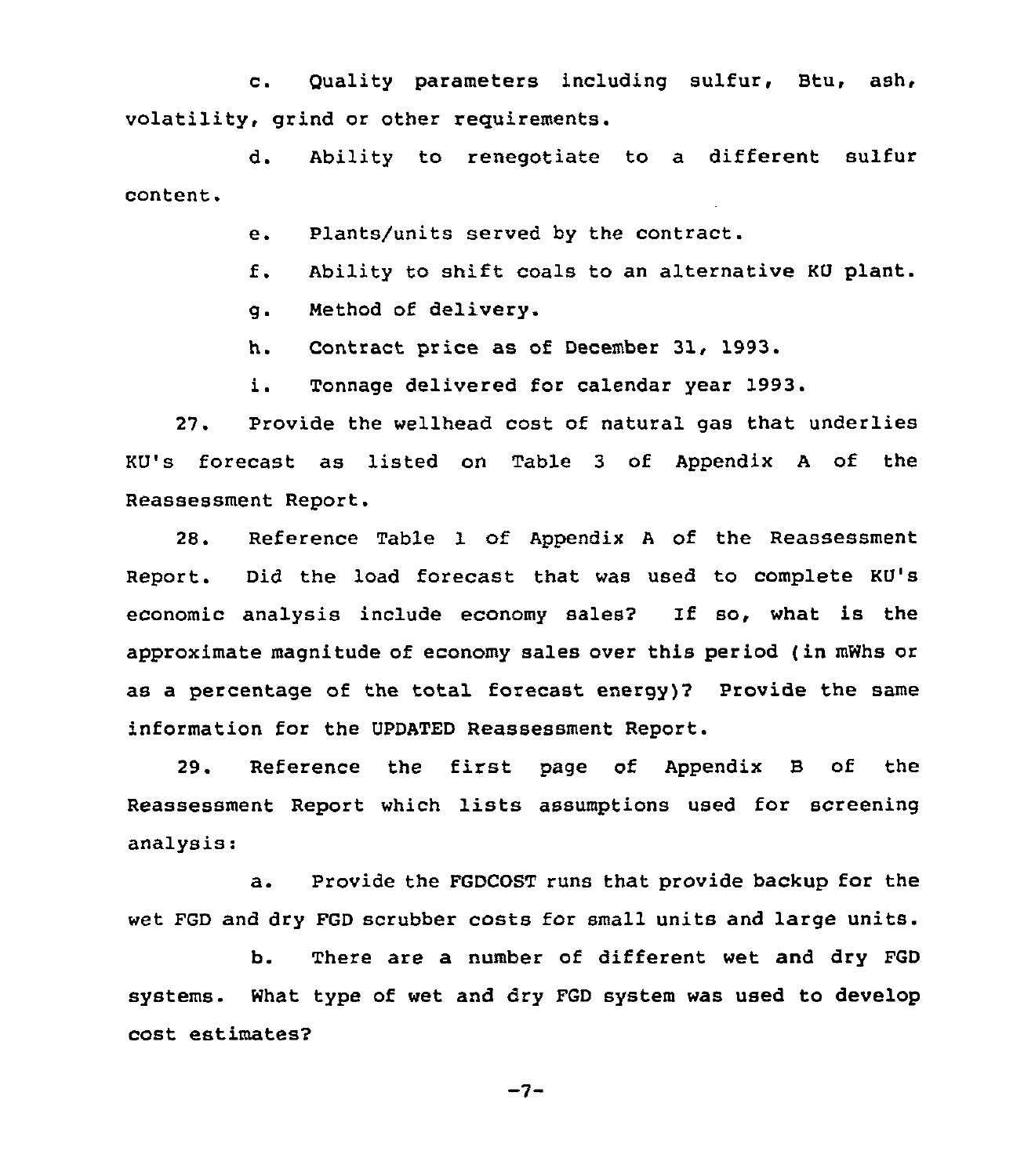c. Explain why the cost of blended coal (Blend 50%) is higher for the Green River plant than for other plants?

30. Reference Appendix B of the Reassessment Report where the capital cost of the Ghent 1 scrubber used for screening purposes was \$200/kW. The requested capital for the Ghent 1 scrubber in the environmental surcharge proceeding is approximately \$215/kW while Table 8 of Appendix <sup>A</sup> of the Reassessment Report provides another estimate of capital cost.

a. What was the total capital cost used for modeling purposes in the Reassessment Report and in the UPDATED Reassessment Report?

b. How do the values used for the Reassessment Report and the UPDATED Reassessment Report compare to the current projected costs of the project?

31. Provide engineering studies and Coal Ouality Impact Model outputs that were used to develop the cost of fuel switching options.

32. The screening analysis completed for the Reassessment Report indicates that switching to Powder River Basin coal at Ghent 3 and <sup>4</sup> represents a savings over the current fuel source.

a. Why would KU delay implementing this option until 2000 or beyond?

b. Provide any analysis of opting Ghent 3 and <sup>4</sup> into Phase I of the Clean Air Act Amendments of 1990 ("CAAA") to take advantage of these savings.

 $-8-$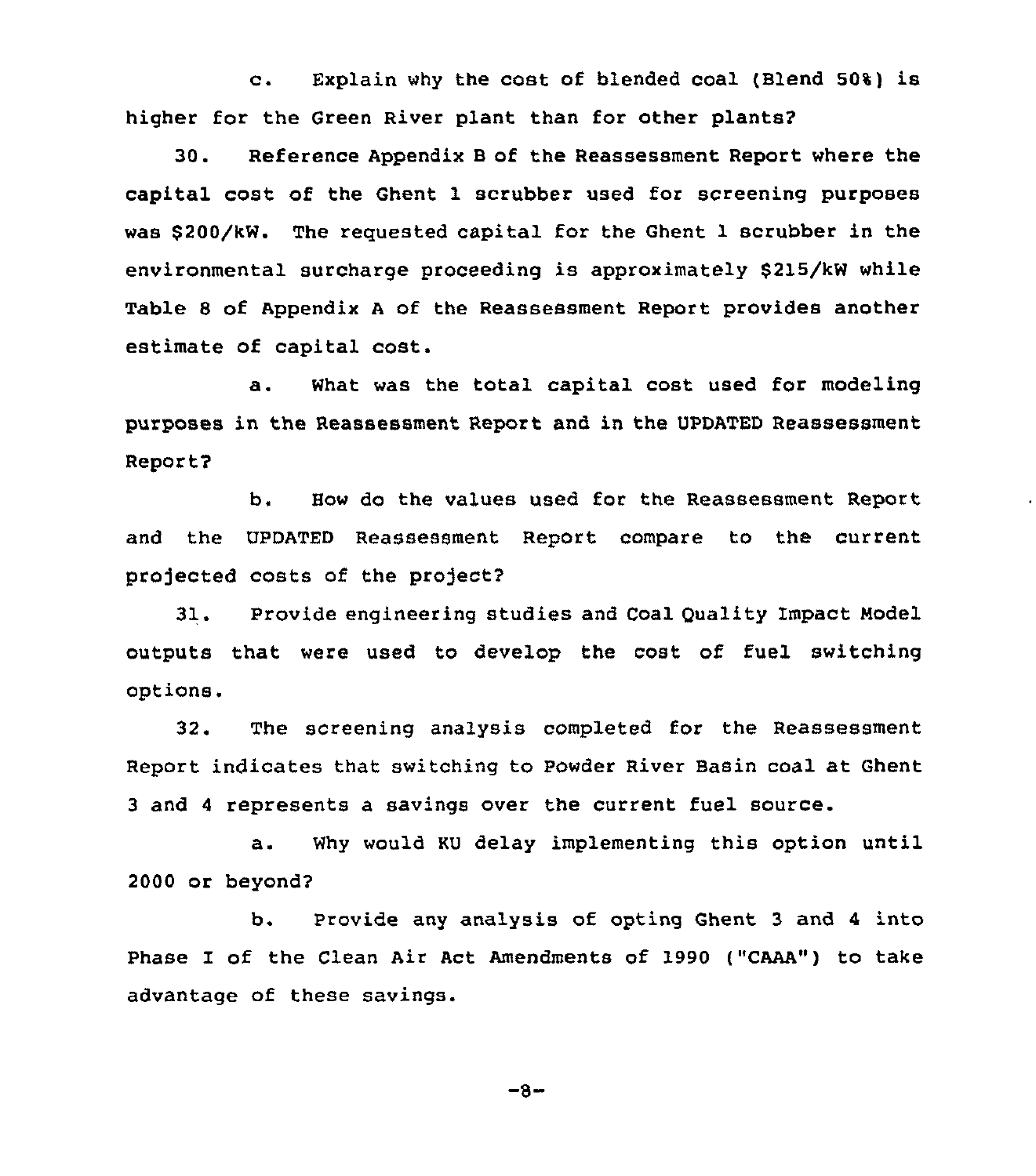33. Describe KU's methodology for incorporating the economic value of the energy penalty and derate associated with SO, removal options. indicate how these issues were evaluated in both screening analysis and in detailed modeling of the 13 scenarios evaluated in the Reassessment Report and the UPDATED Reassessment Report.

34. Reference the Reassessment Report. List the derate (in MWs or percent of total NW) and energy penalties (in mWhs or % of total energy) that were assumed for each SO<sub>2</sub> removal option that was considered as part of KU's screening analysis. List the values of replacement capacity and energy that were used for evaluation.

35. Did KU analyze a blend of Powder River Basin coal and low-sulfur Appalachian coa12 If yes, provide the analysis. If no, explain why not. Explain what investments would be required to burn a coal blend of this type. Explain any technical or plant constraints that would prevent utilizing such a blend.

36. Reference the Reassessment Report. Explain the purpose of the columns on page 1 of Appendix <sup>D</sup> that are labeled "SO, Total (tons)" and "SO<sub>2</sub> (Phase I)" and explain what the values in these columns represent.

37. Reference the Reassessment Report. Provide Appendix E materials for Case Hl.

38. Describe how the current project costs (actual to date and expected) for the Ghent 1 scrubber compare to the costs that

$$
-9-
$$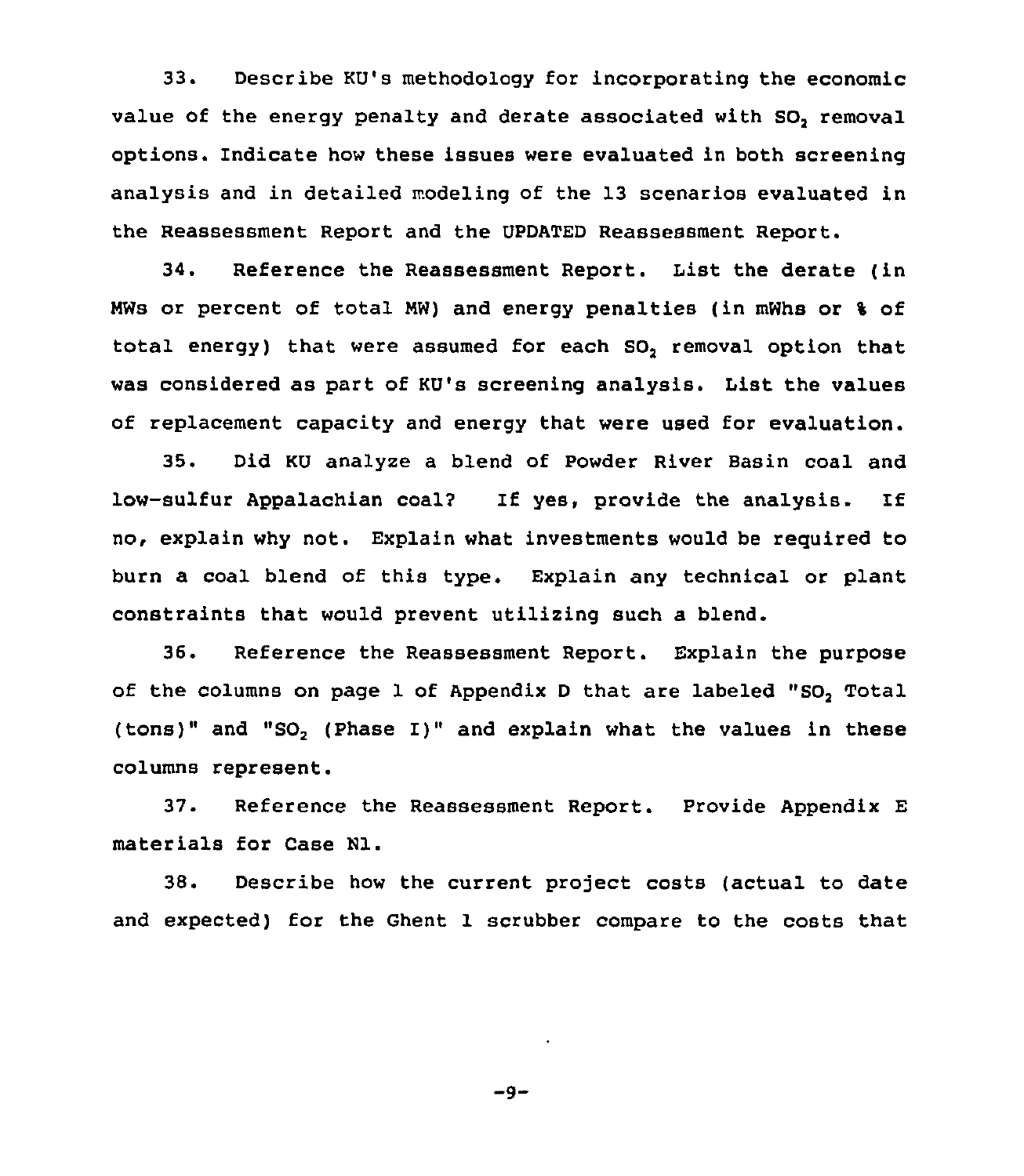were estimated in Case No.  $92-005$ .<sup>2</sup> Explain the basis for any changes in the projected costs.

39. Provide all contracts that pertain to the construction or operation of the Ghent 1 scrubber.

40. Provide the following information for the Ghent 1 FGD system:

a. Does the design include multiple absorber modules or a single module? What are the sizing of the module(s)2 What level of redundancy was selected for other key components of the scrubber and related systems?

b. What is the byproduct quality and disposal techniques?

c. What are the design coal quality specifications? Include the maximum and minimum sulfur content.

d. What is the source and transportation method for limestone?

e. What are the ESP outlet particulate loadings assumed in the design2

f. What will be the maximum capacity of Ghent <sup>1</sup> after installation of the scrubber?

- g. What is the estimated reliability of the scrubber2
- h. What is the flue gas flow rate?
- i. What is the calcium to sulfur molar ratio2

 $\overline{2}$ Case No. 92-005, Application of Kentucky Utilities Company for a Certificate of Convenience and Necessity to Construct a Scrubber on Unit No. 1 of its Ghent Generating Station.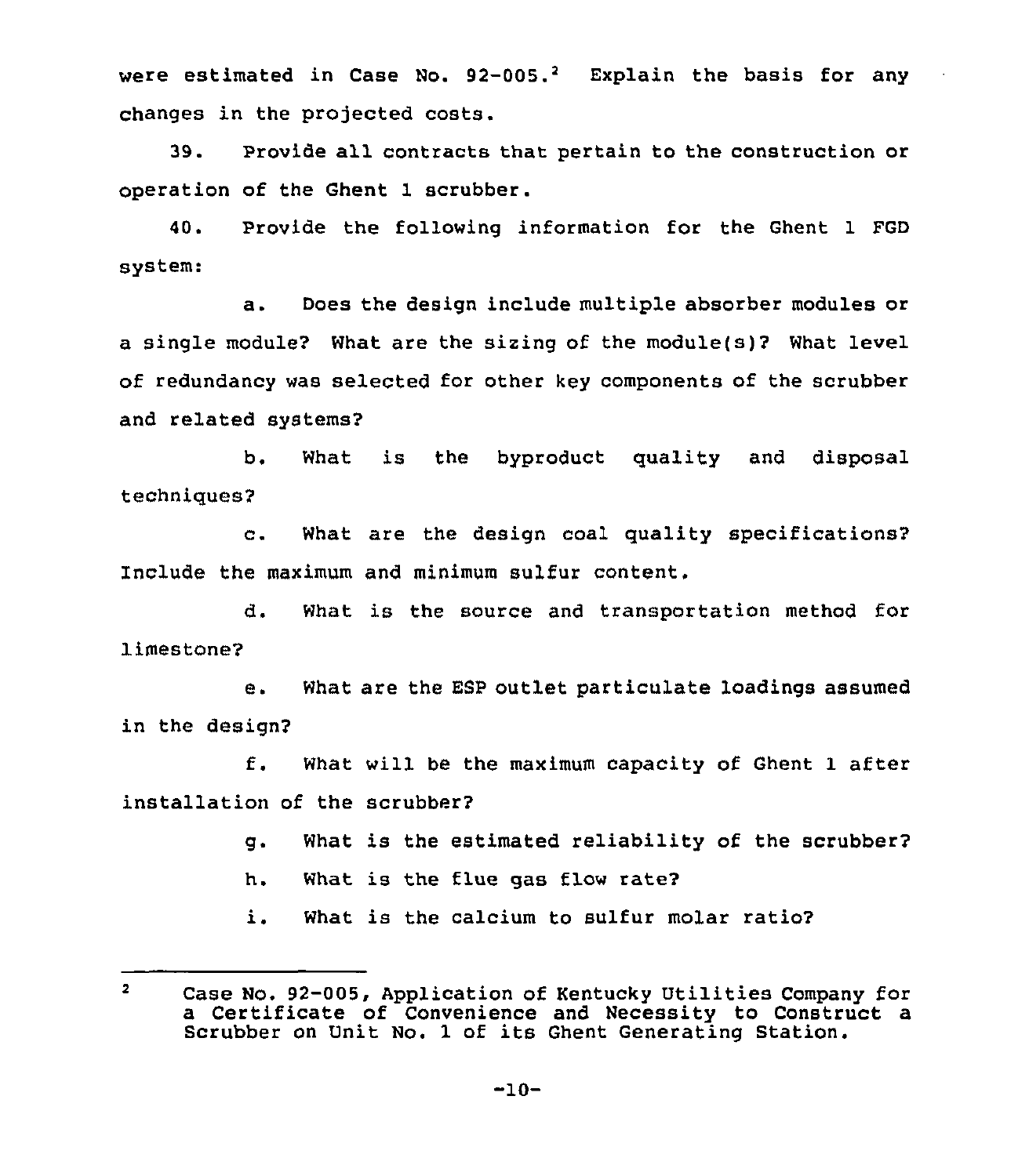Will the scrubber treat 100 percent of the flue gas j. or bypass the system for a portion?

k. What guarantees or warranties have been given for the scrubber equipment.

1. How similar is this design to other existing wet limestone FGD designs that KU is familiar withy

41. For the Ghent 1 FGD system, break out the capital investment into the following categories. Indicate in which year' dollars the costs are provided. Provide escalation assumptions, if relevant.

| Component                                                                                                                                                                                                                                                                                                                           | Spent | Remaining to<br>Complete |
|-------------------------------------------------------------------------------------------------------------------------------------------------------------------------------------------------------------------------------------------------------------------------------------------------------------------------------------|-------|--------------------------|
| Limestone Handling System<br>Limestone Preparation Building<br>Flue Gas System<br>I.D. Fan Modification<br>Absorber Island<br>Gypsum Stack Area<br>Major Electrical Equipment<br>FGD System Water Makeup System<br>Site Services/Initial Site work<br>Other (define items included)<br>Total Construction Cost<br>Indirect Expenses |       |                          |
| Contingency                                                                                                                                                                                                                                                                                                                         |       |                          |
| Total Project Cost                                                                                                                                                                                                                                                                                                                  |       |                          |
| Other (define items included)                                                                                                                                                                                                                                                                                                       |       |                          |
| Total Cost                                                                                                                                                                                                                                                                                                                          |       |                          |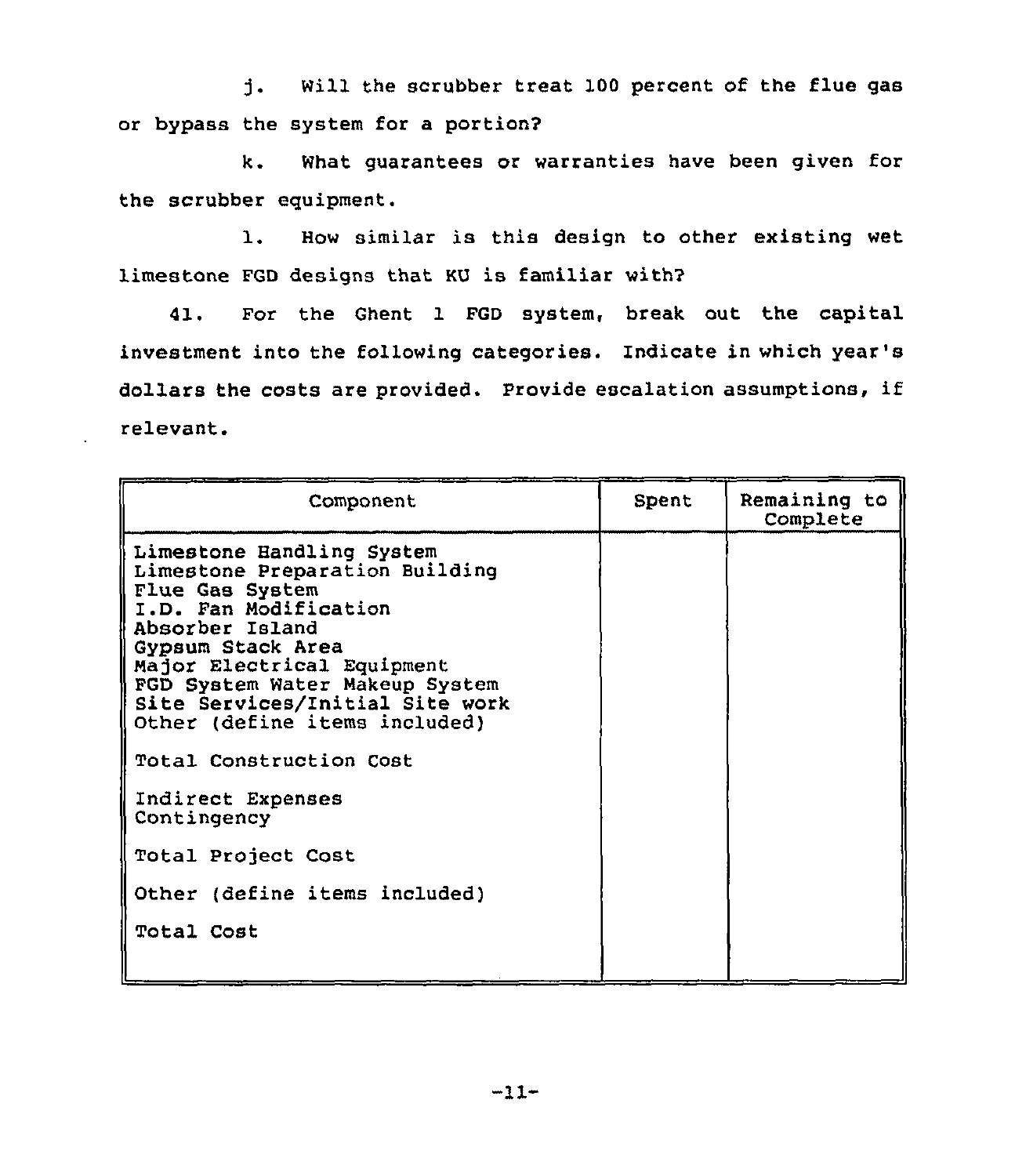42. Complete the following table to reflect the projected operating costs of the Ghent 1 scrubber.

|                                                                                                                                         | \$ per year | <b>S</b> per unit                                                                      |
|-----------------------------------------------------------------------------------------------------------------------------------------|-------------|----------------------------------------------------------------------------------------|
| Base First-year Fixed O&M<br>Base First-year Variable O&M<br>Reagent<br>Waste Disposal<br>Water Usage   <br>   Derate<br>Energy penalty |             | $$/KN-yr$<br>S/mWh<br>\$/ton limestone<br>\$/ton<br>\$/gallon<br>MWs/year<br>mWhs/year |

43. Provide economic and engineering analyses that support the construction of a wet limestone system for Ghent 1 rather than an alternative scrubber technology such as wet lime FGD or a spray dryer.

44. Describe the process that was used for technical screening of FGD technologies to apply to Ghent 1.

a. What was the methodology for screening and screening criteria?

b. What range of systems was considered?

c. Describe the models, tools, and data sources used for screening.

d. Provide any company reports that summarize this process.

e. What consultants were utilized for this process? Describe their participation.

45. When does KU expect to submit its next general rate case?

-12-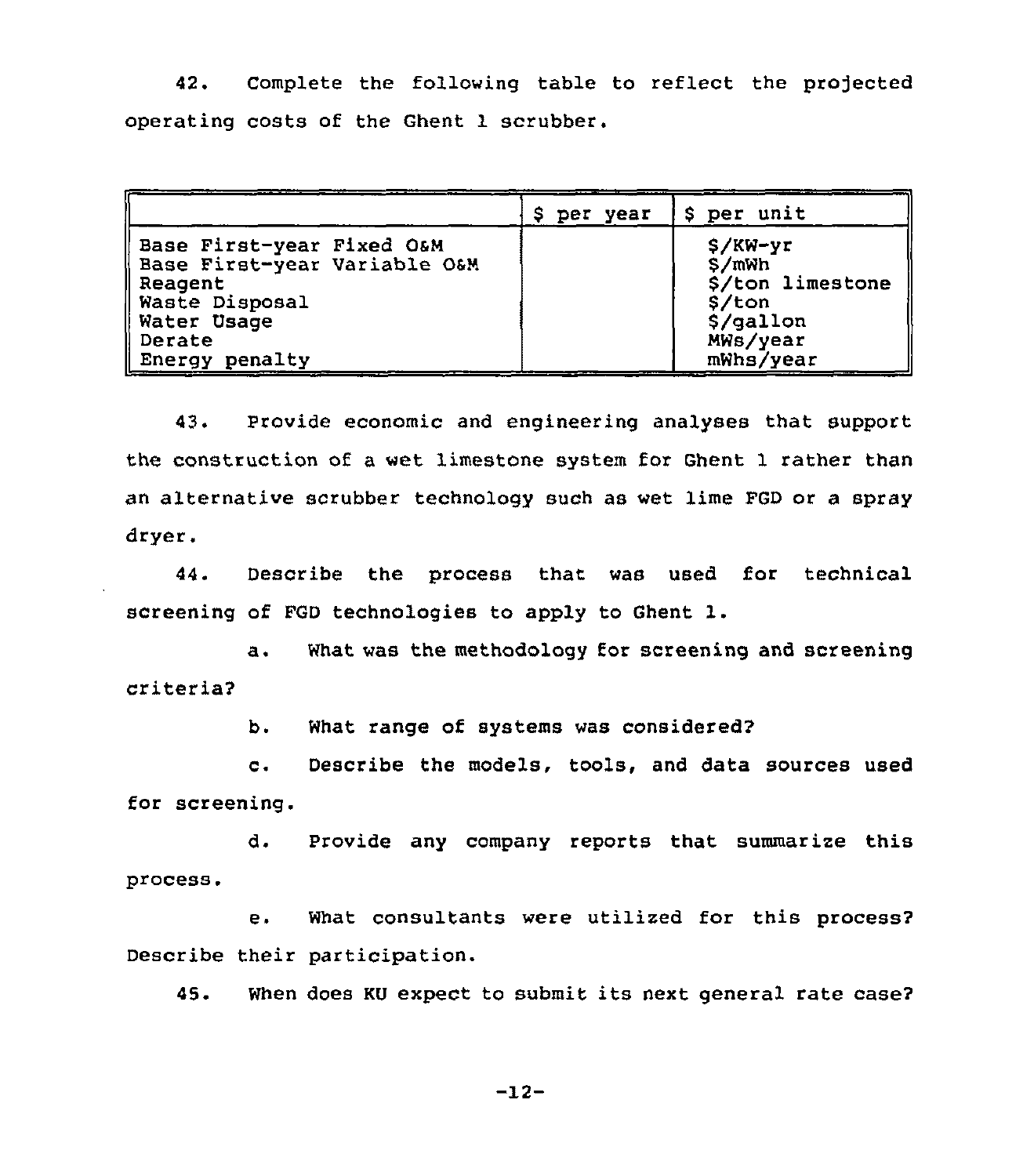46. Provide the overall rate of return ("ROR") as determined by the Commission in KU's last general rate case and the debt and equity components that make up this ROR.

47. KU proposes to use a project specific rate of return on capital costs in the environmental surcharge. Are there any other KU projects that apply a project specific rate of return or do other projects all apply a single rate of return.

48. According to Robinson's testimony, new depreciation schedules will be developed for the Ghent 1 scrubber and gypsum facility. How will KU develop these schedules? What studies are in progress and what is their timetable?

49. KU proposes that inventories of allowances (or the allowance "bank") will earn a rate of return until "used".

a. Indicate what rate of return will be applied to allowance inventories and why this rate is appropriate.

b. How will KU track and determine when allowances are used?

c. What inventory method(s) will be used (i.e., LIFO, FIFO, etc.) to determine when allowances are used?

d. Will all allowances in inventory earn a return regardless of their source? Provide a response for:

(1) Allowances allocated by EPA

(2) Purchased allowances

(3) Allowances that are banked due to over-control of SO, emissions.

-13-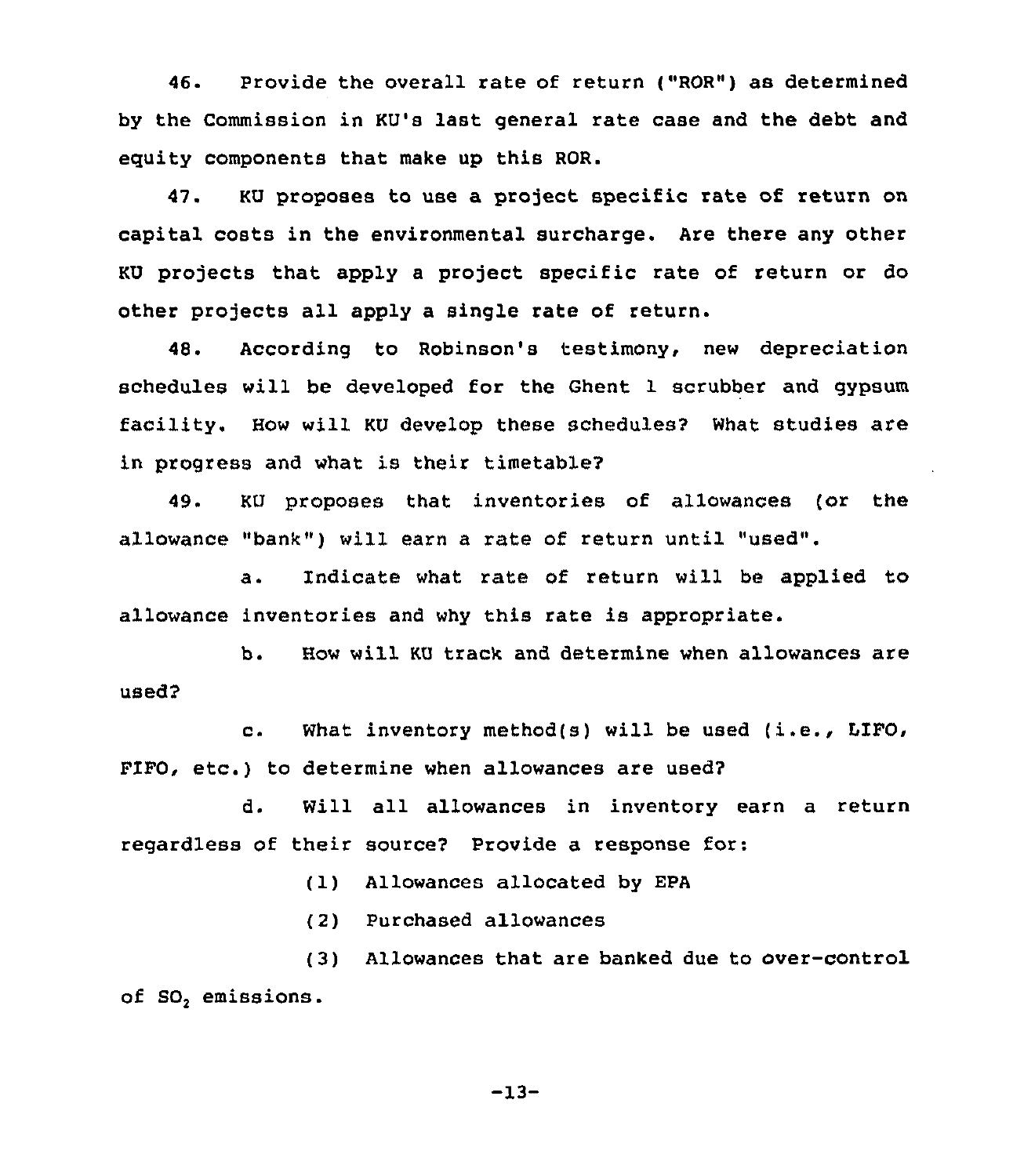50. For purposes of calculating the surcharge amounts, what is the value of an allowance? Provide a response for:

a. Initial allocation of allowances from EPA.

b. Purchased allowances.

c. Allowances that are banked due to overcontrol of SO, emissions.

51. According to Lucas' testimony at page 8, the decision to build a scrubber at Ghent 1 has allowed KU to defer additional commitments and to bank allowances.

a. How will KU evaluate opportunities for allowance sales?

b. Does KU currently plan to sell allowances?

52. The surcharge formula is based on environmental revenues as a fraction of total revenues. Explain why the surcharge is calculated in this manner rather than as a percent of sales as in the fuel adjustment clause. Would the two methods be likely to differ significantly?

53. Reference the proposed surcharge formula. Explain why the embedded interest rate is included in the pollution control operating expenses.

54. Explain why KU's inclusion of all environmental compliance activities since its last general rate case is in the best interest of ratepayers.

55. Explain how KU will determine the portion of general and administrative costs that are due to environmental compliance .

-14-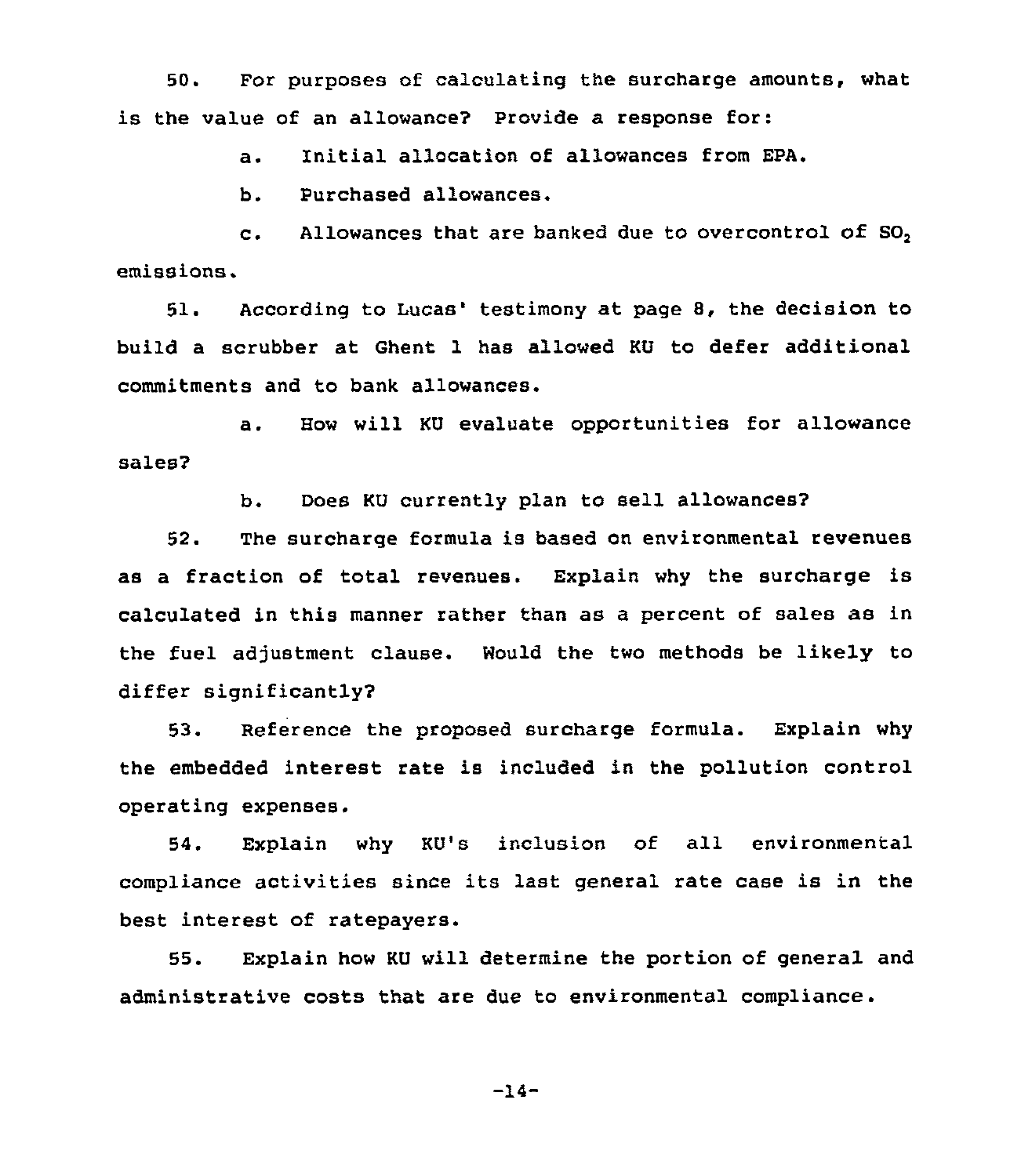56. Page 13 of Hewett's testimony includes a discussion of how purchases and sales of allowarces would be reflected in calculating the surcharge.

a. Prepare a schedule showing KU's allowance activity through December 31, 1993. The schedule should include the following information:

(1) <sup>A</sup> classification of all allowances handled by KU as either base, extension, transfer, or bonus.

(2) The number of allowances and the value of the allowances on KU's books at December 31, 1993. Include the basis of valuation for the allowances.

(3) Indicate the vintage year of all allowances identified in subpart (1), when applicable.

 $(4)$  For the allowances initially received by KU, identify the generating plants to which the allowances relate.

(5) For allowances purchased, indicate the date of each purchase, the number of allowances included in each purchase, the purchase price of each transaction, and the intended use.

b. Provide all accounting entries made by KU to account for both the initial receipt and later purchase or sale of allowances. Include account numbers, account titles, and transaction descriptions.

c. Wilhite's testimony at page <sup>6</sup> states that revenues from the sale of allowances and by-products will be treated as an offset to costs. Given this statement, explain why KU has not developed a methodology to include sold allowances in the surcharge

-15-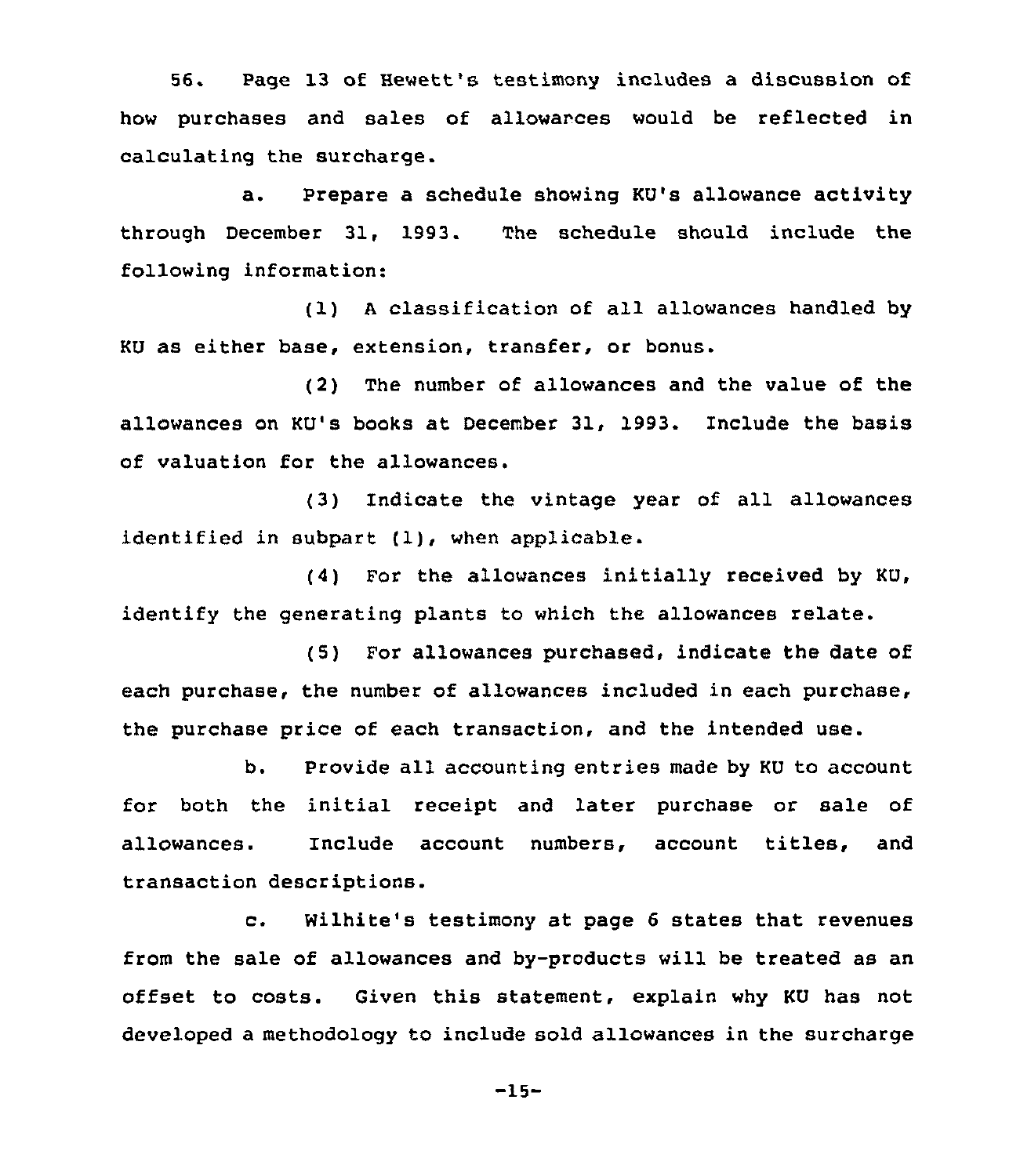calculation. Indicate when KU plans to submit its proposed methodology to the Commission.

57. Exhibit 1 of Lucas' testimony is a schedule of 15 projects which KU proposes to include in its environmental surcharge. Seven of these projects were completed in part or total prior to 1993 while the surcharge statute became effective on January 1, 1993.

a. For each of the 15 projects, provide the rate of return earned on rate base and capital during each quarterly financial period subsequent to the booking of the capital assets. Include all supporting workpapers and calculations used to determine the earned returns.

b. For each of the projects completed prior to the effective date of the surcharge statute, provide the amount of depreciation and other expenses charged to operating expenses. These amounts should be shown for the same quarterly financial periods as were shown in part (a) above.

c. Explain KU's reasons for including projects completed prior to the effective date of the surcharge statute.

d. Explain why KU's proposal to include project costs capitalized prior to October 31, 1993 does not constitute retroactive rate-making.

58. Robinson's testimony includes a discussion of the book and tax depreciation rates to be used on pollution control equipment currently under construction. Based on the most currently available information, provide the book and tax

-16-

 $\ddot{\phantom{a}}$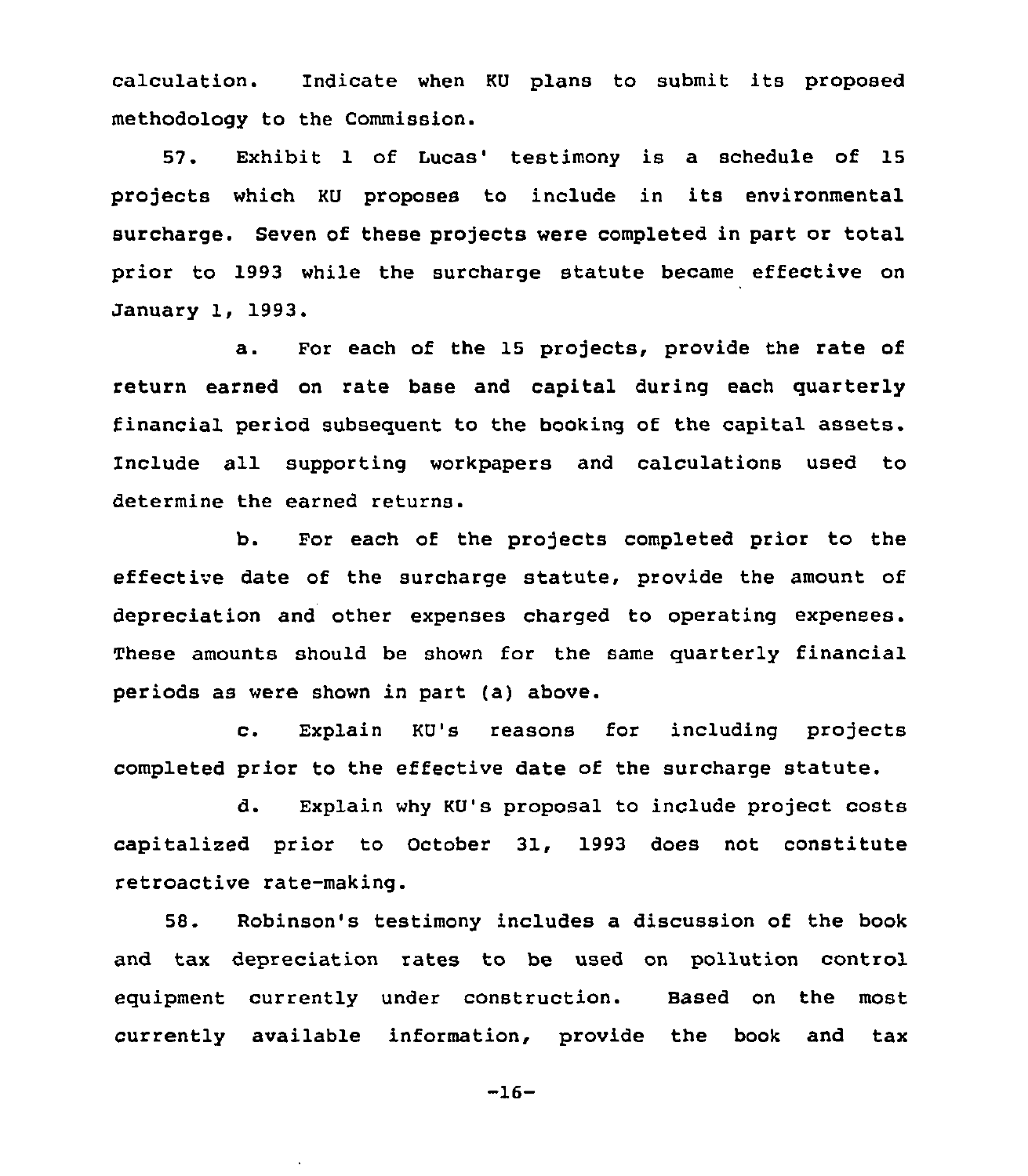depreciation rates KU plans to use for pollution control equipment currently under construction.

59. Exhibit 1 of the Robinson's testimony is an analysis of capital expenditures for the 15 projects KU proposes to include in the environmental surcharge. Prepare a revised version of this exhibit, reflecting the following changes:

a. All balances as of December 31, 1993 and January 31, 1994.

b. The third column should show amounts prior to January 1, 1993, rather than June 30, 1982.

60. For each project listed on Robinson Exhibit 1, indicate:

a. The amount of the total project cost funded by pollution control bonds.

b. The source and amount of total project cost not funded by pollution control bonds. Indicate how the sources of funding were identified.

61. In Wilhite's testimony, KU proposes to utilize a surcharge rate base as part of the calculation of the surcharge. One of the components of this surcharge rate base is working capital, which would be computed under the Commission's formula approach applied to annual incremental operation and maintenance ("OsN") expenses of pollution control equipment.

a. Provide any studies or analyses prepared by or for KU which indicate there is a need for the working capital component.

-17-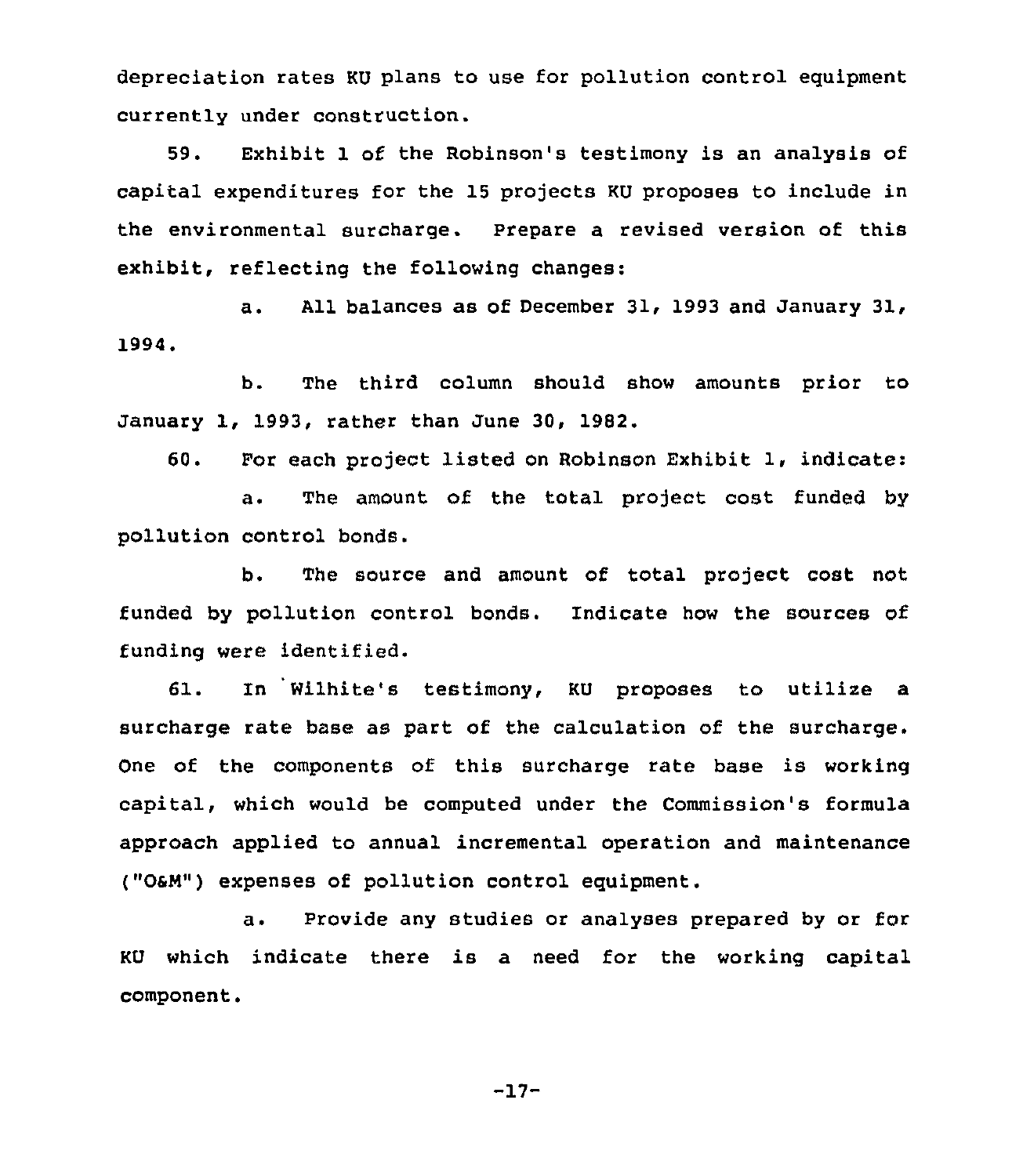b. Explain why it is appropriate to include a working capital component in the determination of the surcharge.

62. The testimony of several witnesses discusses KU's proposal to establish a "baseline" of pollution control related OsN expenses. The proposed baseline would be set at the calendar 1994 level of pollution control related OaN expense, and would not be included in the surcharge computation until the expense month of January 1995. KU has identified five specific subaccounts to be included in the baseline.

a. Explain why it is appropriate to establish <sup>a</sup> baseline of OsN expenses, rather than tracking specific OsN expenses which would be eligible for inclusion in the surcharge.

b. Explain why calendar year 1994 was selected for the baseline period.

c. Explain how KU determined that the five identified subaccounts were the appropriate ones to include in the baseline. Include any studies or analyses used in making this determination.

d. Explain why KU should delay the inclusion of the applicable O&M expenses in the calculation of the surcharge.

e. Explain why insurance costs and property taxes were not included in the baseline. Indicate why these costs should not be treated in the same manner as the other O&M expenses.

f. Provide KU's current estimate of the calendar year 1994 baseline for OsN expenses. The information should be shown by subaccounts. Also provide the calendar year 1993 baseline amount, by subaccount.

-18-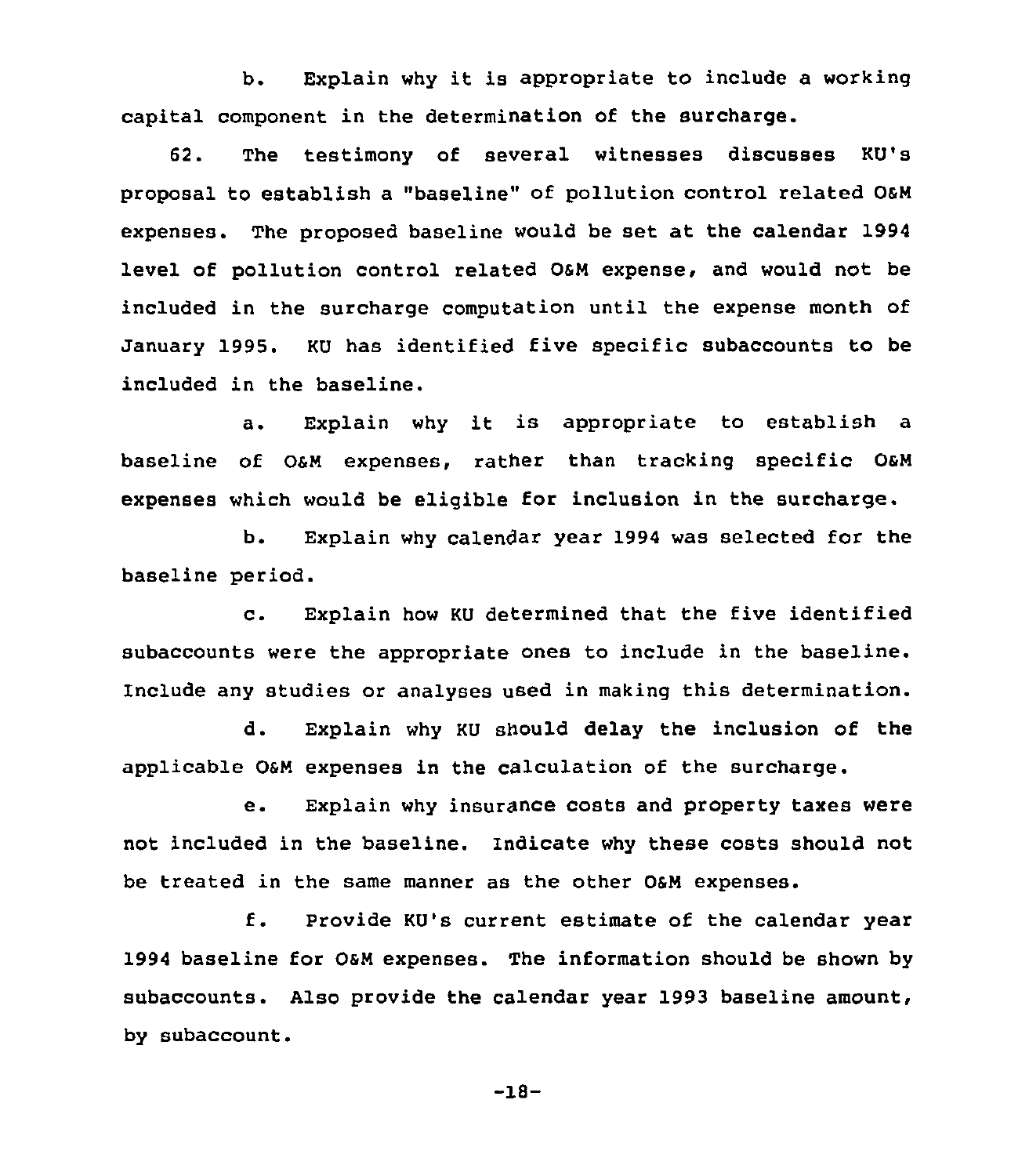63. Wilhite's testimony at page <sup>7</sup> indicates that property taxes and insurance related to the pollution control facilities will be included in the surcharge.

a. Explain how KU will determine the pollution control facility portion of its property assessments.

b. Explain how KU will determine the applicable portion of its insurance costs related to pollution control facilities.

c. Indicate whether KU plans to utilize surcharge related subaccounts for the applicable property taxes and insurance costs. Explain the basis for KU's planned approach.

64. KU has proposed that the interest rate on its most recent pollution control bonds be established as an "interim" rate of return for the environmental surcharge, with <sup>a</sup> "full" rate of return to be used after its next general rate case.

a. Does KU consider a 5.85 percent return on compliance related capital expenditures to be <sup>a</sup> reasonable return? If not, explain.

b. Provide any studies or analyses performed for or by KU which establish that a rate of 5.85 percent is a reasonable return on compliance related capital expenditures.

c. Explain why it is reasonable for KU to propose <sup>a</sup> rate of return with an equity component equal to its current cost of tax-exempt, long-term debt.

d. Explain how the use of an "interim" rate of return is authorized by KRS 278.183. Include a discussion of what KU

-19-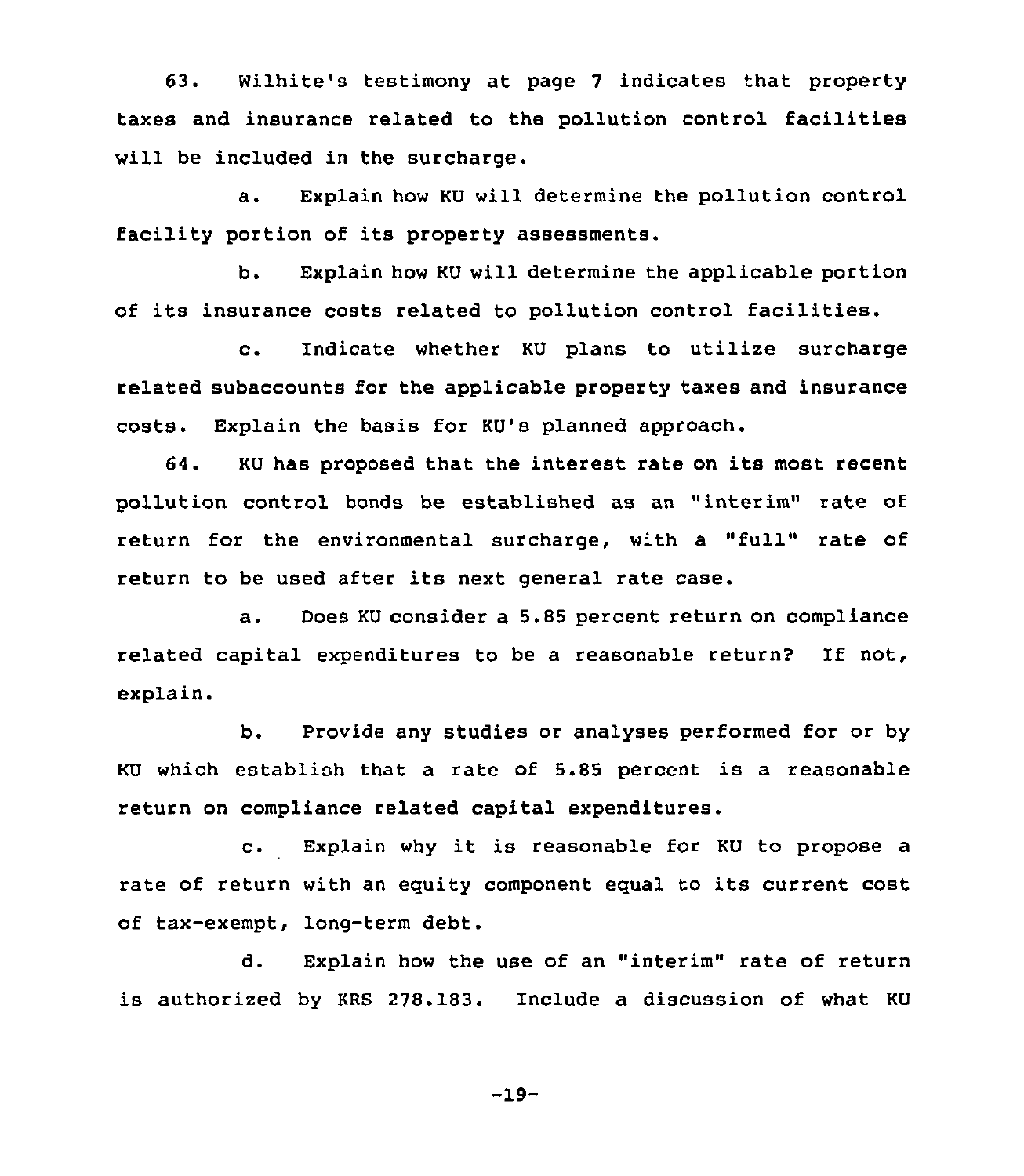considers to be a reasonable return on equity considering current economic conditions.

65. Provide all calculations, workpapers, assumptions, variables, and other supporting documentation used to determine the amounts shown on Wilhite Exhibit 5.

66. Provide all calculations, workpapers, and other supporting documentation used to determine the estimated impact of the surcharge on residential customers, for both the initial and biennial periods as discussed in Wilhite's testimony at page 13.

67. In developing the environmental surcharge, KU has proposed to use a 1994 baseline for pollution control related OaN expenses and proposed to remove the applicable accumulated depreciation on the surcharge capital projects when determining the surcharge rate base.

a. Explain whether KU agrees that this methodology recognixes that those items are already being recovered in KU's existing rates.

b. Explain how including in the surcharge calculations those capital projects which have been started or completed since KU's last general rate case is consistent with the concepts of baseline expense levels and the recognition of accumulated depreciation.

68. Explain why KU prepared its UPDATED Reassessment Report when its prior report (the Reassessment Report) was prepared less than two months before on September 24, 1993. Indicate how often

-20-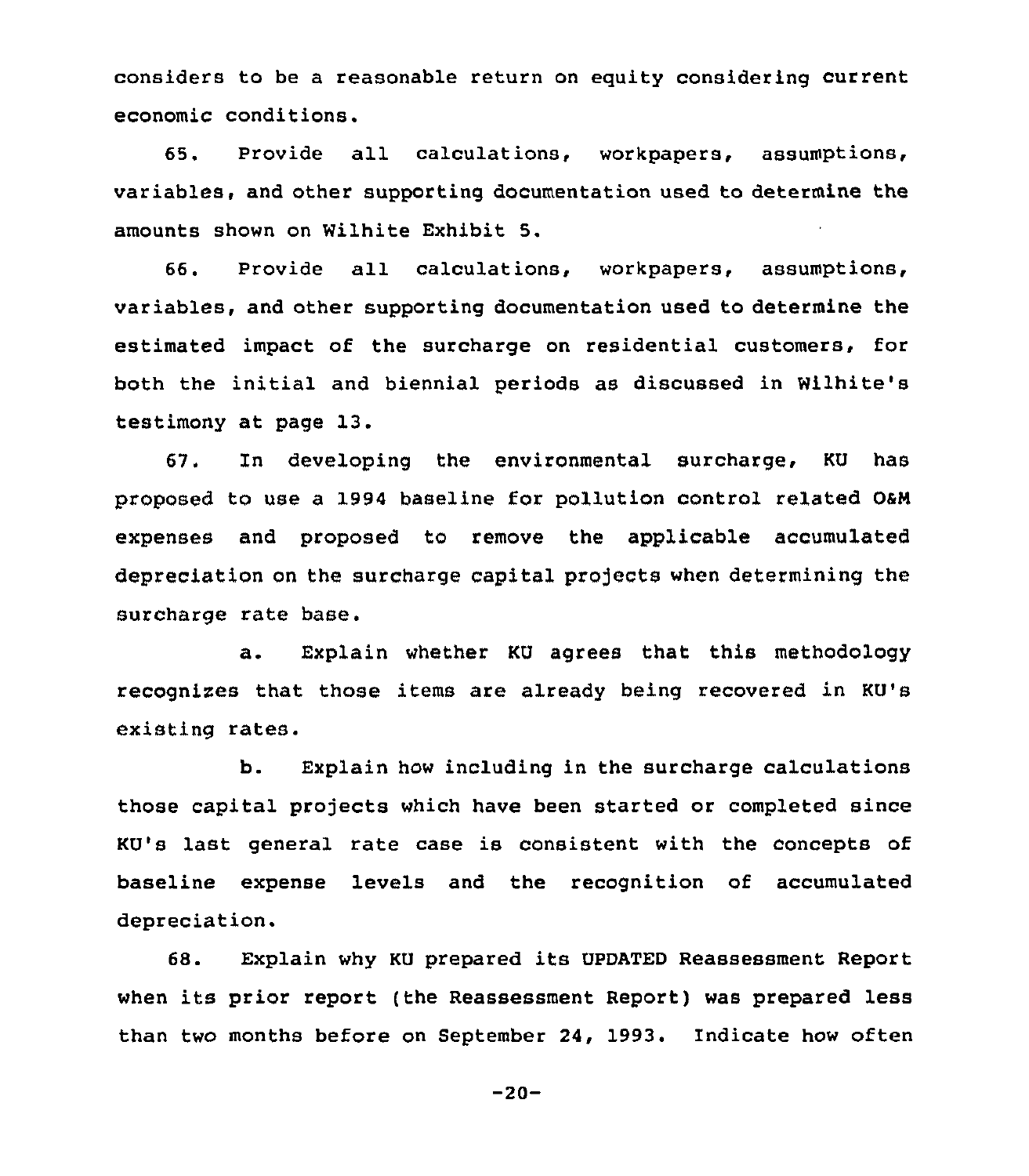KU plans to undertake <sup>a</sup> reassessment of its Clean Air Act Amendment Compliance Plan.

69. Appendix 8 of the Reassessment Report included the results of compliance alternatives screened for each KU plant. Explain how the percentage reduction in  $SO_2$  was determined for each alternative. Include all supporting workpapers, calculations, assumptions, and other documentation.

70. The data items used in the Reassessment Report in Appendix <sup>A</sup> were as of March 1993. The data items used in the UPDATED Reassessment Report in Appendix <sup>A</sup> were as of October 1993. Compare these appendices. and where an assumption, variable, or table value changed between the two reassessments, explain the reason(s) for each change.

71. Review KU's responses to the following items in the Commission Staff's December 14, 1993 request for information to KU in Case No. 93-382:

- a. Item 75.
- b. Item 80.
- c. Item 89.
- d. Items 91 through 109.
- e. Items 111 and 112.

Applying the above items to the UPDATED Reassessment Report, does KU adopt and affirm its prior responses? If no, explain why not and provide revised responses.

72. Tables 3 and <sup>6</sup> of Appendix <sup>A</sup> to the November Reassessment contain various coal, oil, and gas costs.

-21-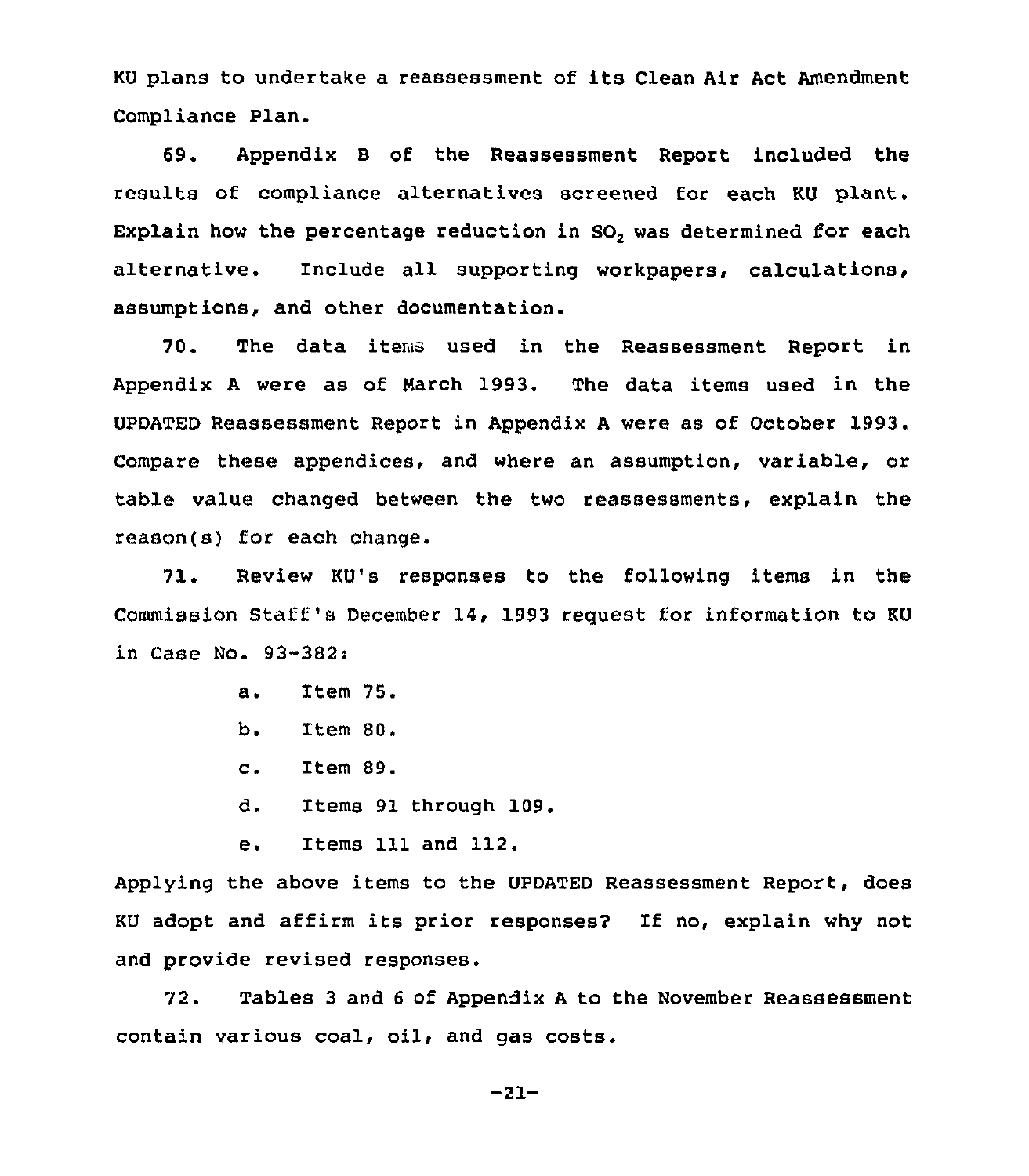a. Indicate how these various fuel costs compare with the estimates prepared by the United States Department of Energy ( "DOE" )

b. Explain whether KU normally compares its fuel cost estimates with information prepared by the DOE. If not, explain why.

73. Provide the economic and technical studies that justify investments  $3-15$  shown on Lucas' Exhibit 1. If no studies exist, describe the evaluation process that was followed to support these investments. Indicate sources of cost data, alternatives considered, decision criteria and methodology and tools used for the analysis.

74, Describe the key design decisions and design philosophy for the Ghent 1 scrubber.

75. Describe the procurement process for the Ghent 1 scrubber.

a. How did KU ensure <sup>a</sup> competitive bidding process?

b. What criteria were used to select vendors?

c. Explain whether <sup>a</sup> turnkey approach was utilized.

d. How complete were the engineering specifications given to vendors?

76. Reference the screening analysis included in the Reassessment Report. It appears that KU uses a nominal fixed charge rate to develop cost per ton SO<sub>2</sub> removed information using fuel costs for the year 1995 only. Does this represent a mixing of

 $-22-$